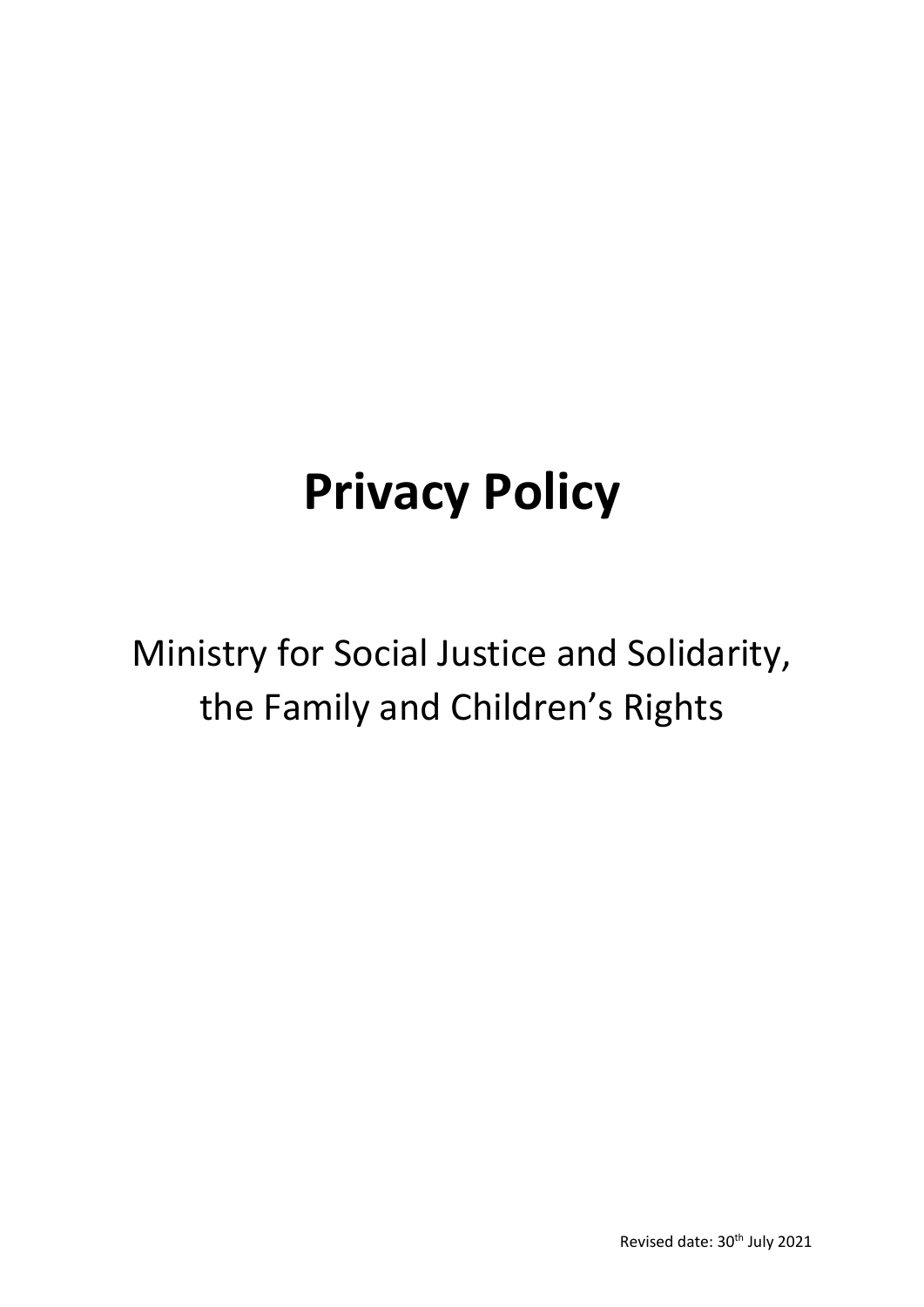Ministry for Social Justice and Solidarity, the Family and Children's Rights (MSFC) contact details: 2590 3010

MSFC Data Protection Officer Contact Details: [dpimu.family@gov.mt](mailto:dpimu.family@gov.mt)

#### 1. Introduction

This Privacy notice reflects the agreement between the user and the Ministry for Social Justice and Solidarity, the Family and Children's Rights (MSFC) with respect to the processing and security of Data in relation to the General Data Protection Regulations (GDPR)

# 2. Scope of Data Protection Legislation

Pursuant to the General Data Protection Regulation (EU) 2016/679 (GDPR) and the Data Protection Act (Cap 586), we have a legal duty to respect and protect any personal information we collect from you and we will abide by such duty. MSFC will take all the steps reasonably necessary to ensure that the personal data is treated securely and in accordance to this policy, and in accordance to the GDPR

# 3. Scope of Processing

Processing types:

I. E-Forms;

We may collect personal information in the process of submission of forms through the website, addressed to a Government of Malta Ministry, Department or other Entity as the case may be. In such cases, the website is used as a User Interface and the information contained through forms is submitted for processing to the relevant Government of Malta Ministry, Department or other Entity. In this case, the retention period of the service in question would apply.

II. IP address and location;

The web server keeps limited logs about IP addresses or the location of your computer on the Internet, for systems administration and troubleshooting purposes. We do not use IP address logs to track your session or your behaviour on our site.

III. e-ID;

You may also authenticate through facilities provided by Central Authorities, such as using your eID account, in such instances, the authentication credentials will be limited to the current session through your web browser.

IV. Contact Us/Feedback;

When using this website's online facilities, data subjects may be required to provide their contact details for contact purposes. All information and any personal data that you may decide to provide us in the Contact Us/Feedback form shall be processed only for the strict purpose of responding to your enquiry.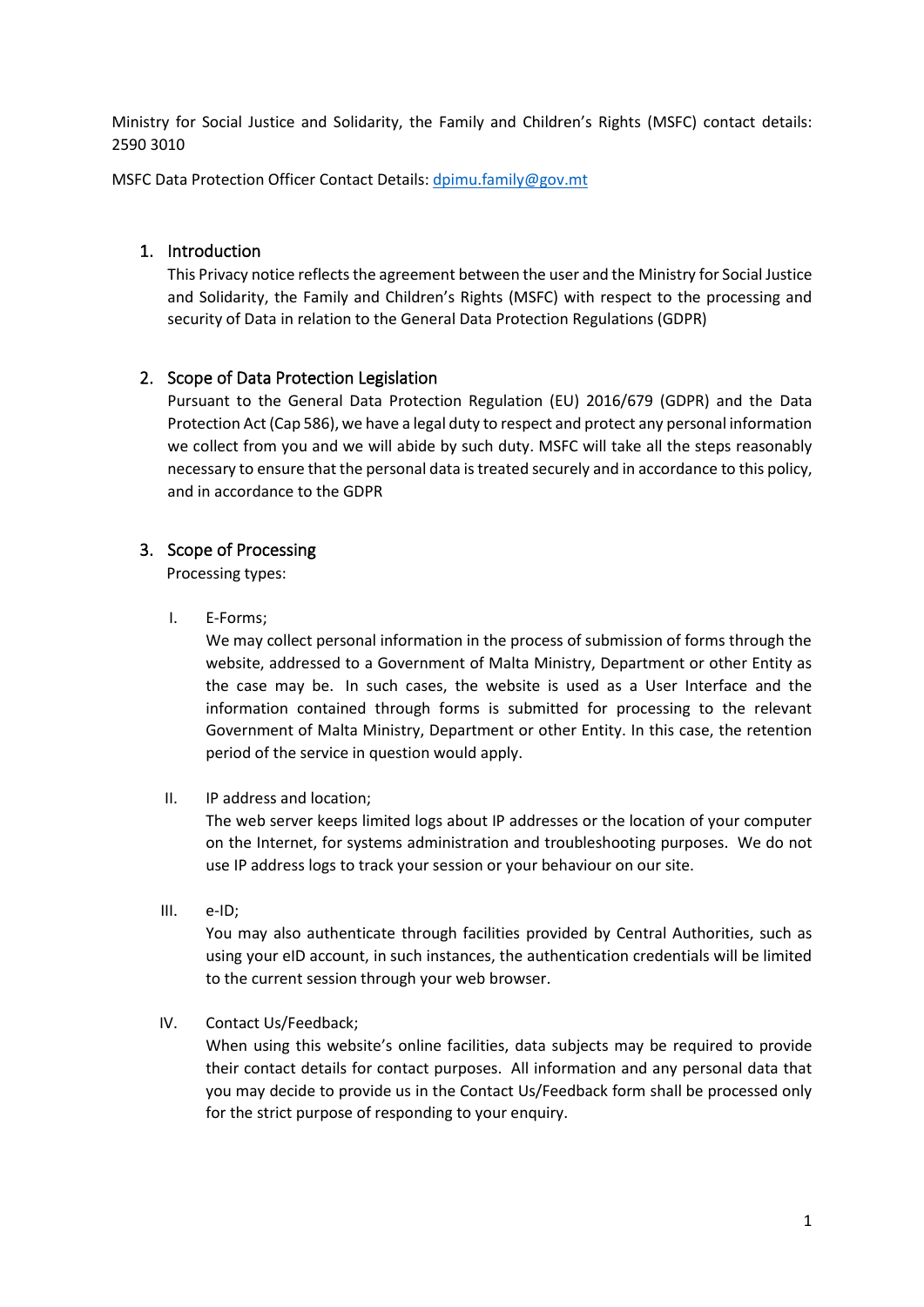When the user provides information to MSFC in one of the processing types or any other manner, which constitutes personal data within the meaning of GDPR, MSFC will process data for the following purposes only, namely:

- To be able to provide the service;
- To perform quality control on recorded calls;
- For internal assessment and analysis;
- To develop and improve MSFC's services;

# 4. The information we collect

This Privacy Notice provides specific details of how MSFC treats any personal data the user provides to MSFC. MSFC collects and processes your personal information mainly to provide the user with access to MSFC services.

MSFC collects three types of information on the user:

- Contact or feedback information;
- Web page download information;
- Site usage information.

# 5. Cookies

What is a cookie?

A cookie is a small piece of data that a website asks your browser to store as text strings on your computer's hard-disk. All cookies are set with expiry dates which determine how long they reside on your browser. Generally, cookies can be removed automatically after the lapse of the expiry date or else can be deleted manually by the user.

Which types of cookies does this website utilise?

This website makes use of the following two different types of cookies:

Session cookies: these are temporary cookies which are used to give you access to the content of this website. These types of cookies expire and are deleted as soon as you close the browser.

Limited third-party cookies: these cookies are set by entities other than this Office and may be temporary or persistent. The use of third-party cookies on this website are restricted and only allowed for the purpose of social sharing (allows you to share our articles through the various social media networks) and when we embed content on the pages of this website from other third-party websites.

How can I delete or disable cookies?

If your browser is NOT configured, by default, to block all or certain cookies, you may manually configure your browser to either reject all cookies or control which cookies are set on your device through this website. You may find all the necessary information on how to make the necessary configuration settings by visiting the following site: <http://www.allaboutcookies.org/manage-cookies>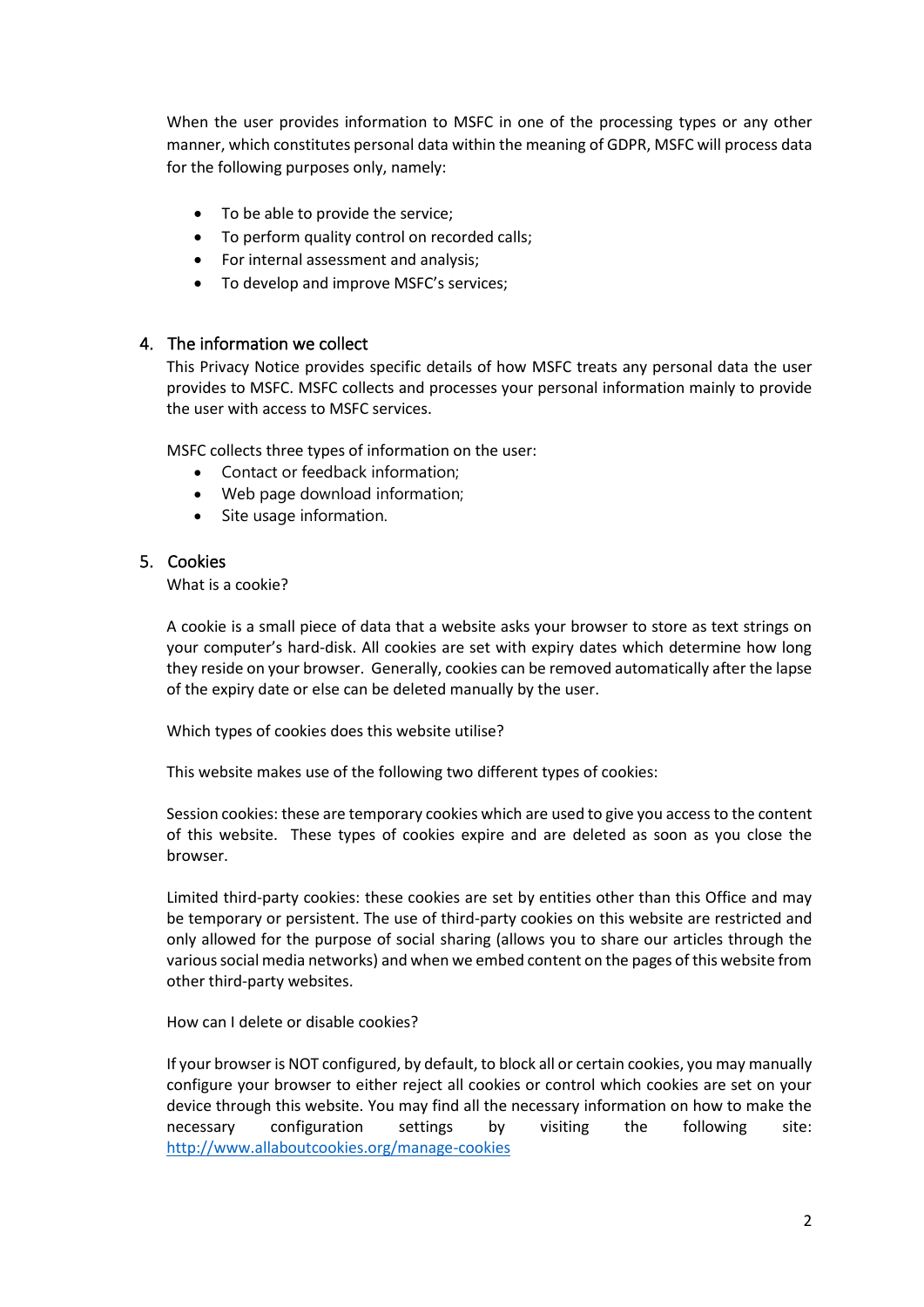Disabling the cookies of this website will not affect your browsing experience.

#### 6. Information we share

The recipients of your personal data are:

- our employees or selected individuals within MSFC, on a need to know basis or as a result of their duties within MSFC or any associated or related entities;
- any service providers that may have access to your personal data in rendering us with their support services;
- third parties to whom disclosure may be required as a result of our relationship with you as our client;
- third parties to whom disclosure may be required as a result of legal obligations imposed on us; and
- authorised affiliates/third parties (Data Processors) who process your data on our behalf and in accordance with our specific instructions and policies. MSFC ensures that Data Processors provide a level of security and privacy appropriate to nature of data and the scope of the services they are engaged to provide.

We do not pass on your details collected from you as a visitor and/or user, to any other third party unless you are notified, or you give us your consent, if required.

We do not share your personal data with any entity located outside of the EU or EEA without adequate security measures.

#### 7. Data Retention

MSFC will not retain your personal information for longer than it is required for the purposes mentioned above.

In certain cases we may have a legitimate interest to hold your data for longer periods such as when your data is required for exercising or defending legal claims.

#### 8. Data Security

MSFC takes all safeguards necessary to protect any personal data from loss, misuse and unauthorised access, alteration, disclosure or destruction.

Data Security

- Physical security:
	- o MSFC's headquarters is monitored through CCTV cameras, alarm systems, physical security and access control 24 hours a day, 7 days a week. Physical access to and from MSFC requires key card access or supervision by MSFC's employees. Secure areas of MSFC are restricted to requiring employees only.
	- o Area Offices around Malta are secured with physical security.
- Business continuity. Data backups, switches and networks help provide this redundancy.
- Power. A second source of power supply is available in case the primary power source fails. These two power supply sources will keep the core infrastructure running.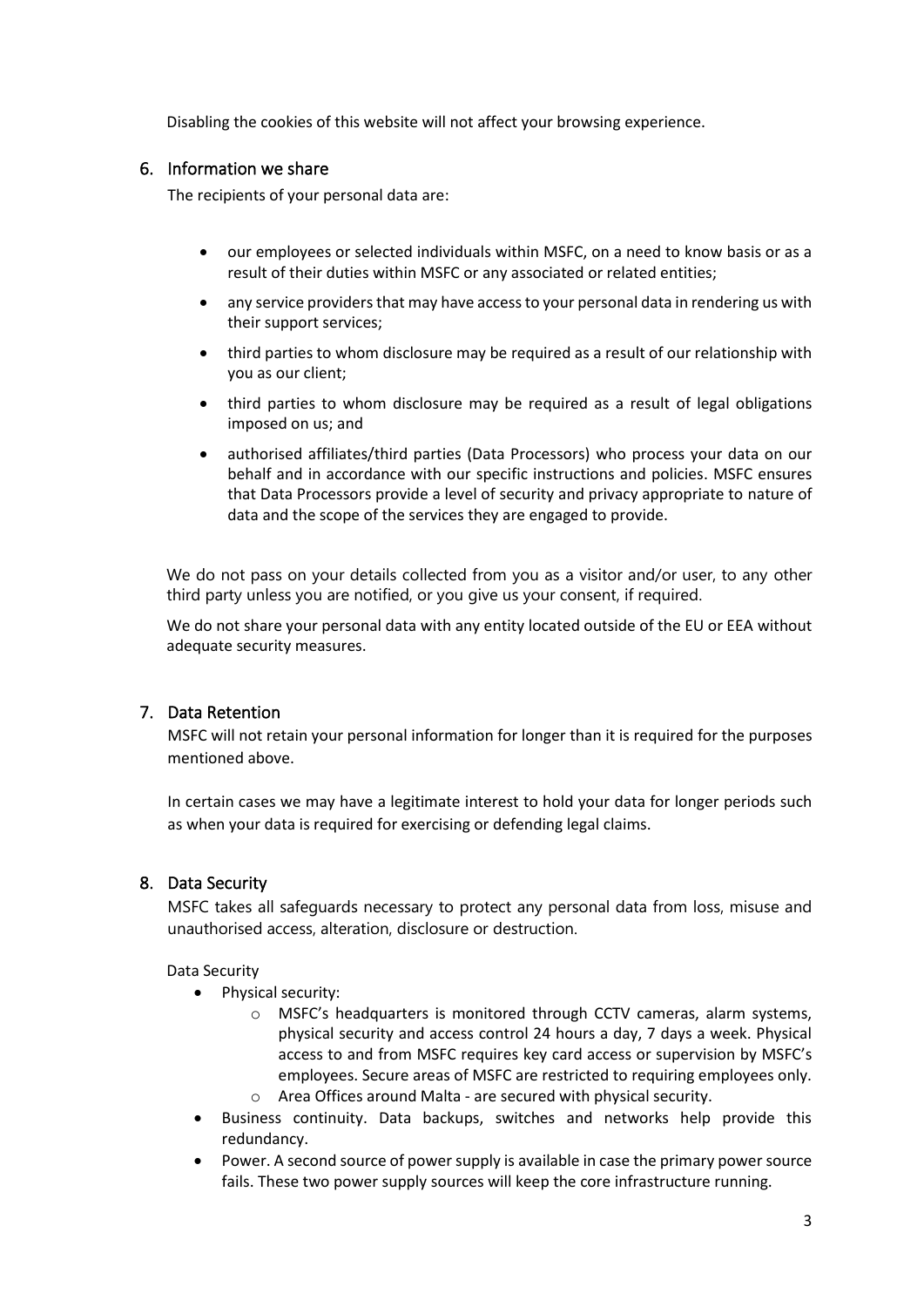Networks and Transmission

• Data Transmission. All data transmitted outside MSFC is encrypted.

# 9. User Rights

• Right to be informed;

Right to be informed of MSFC's obligations to provide "fair processing of personal information" through this privacy notice, which is concise and transparent.

• Right to be forgotten;

Users have the right to have their personal information deleted and the controller shall have the obligation to erase personal data without undue delay where one of the following grounds applies:

- $\circ$  The collected personal information is no longer necessary in relation to the purpose for which it was originally collected;
- o The user withdraws consent on which the processing is based according to General Data Protection Regulations 2016/679 point (a) of Article 6 (1), and there is no other ground for the processing;
- o There is no legitimate interest for continuing the processing of personal information;
- o The collected personal information was unlawfully processed or in breach of the GDPR;
- $\circ$  The collected personal information does not comply with legal obligations;
- o The collected personal information is processed in relation to the offer of information society services of a child.
- Right to access;

Users have the right to obtain their personal information for the following reasons:

- o To confirm that their personal information is being lawfully processed;
- o To access their personal information and supplementary information described within the Privacy Notice;

MSFC must verify the identity of the user and provide free of charge a copy of the information MSFC has about the data subject within 30 days of the request.

- Right to rectification;
	- $\circ$  Users are entitled to have their personal information rectified if it's found to be incorrect or inaccurate.
	- $\circ$  MSFC will rectify the stored personal information within 30 days of the request (or extend by a further 60 days if the request is complex).
- Right to restrict processing;

Users have the right to restrict the processing of their personal information when:

- o The accuracy of the data is inconsistent;
- o The data is being processed unlawfully;
- $\circ$  The data is no longer required by MSFC:
- Right to data portability;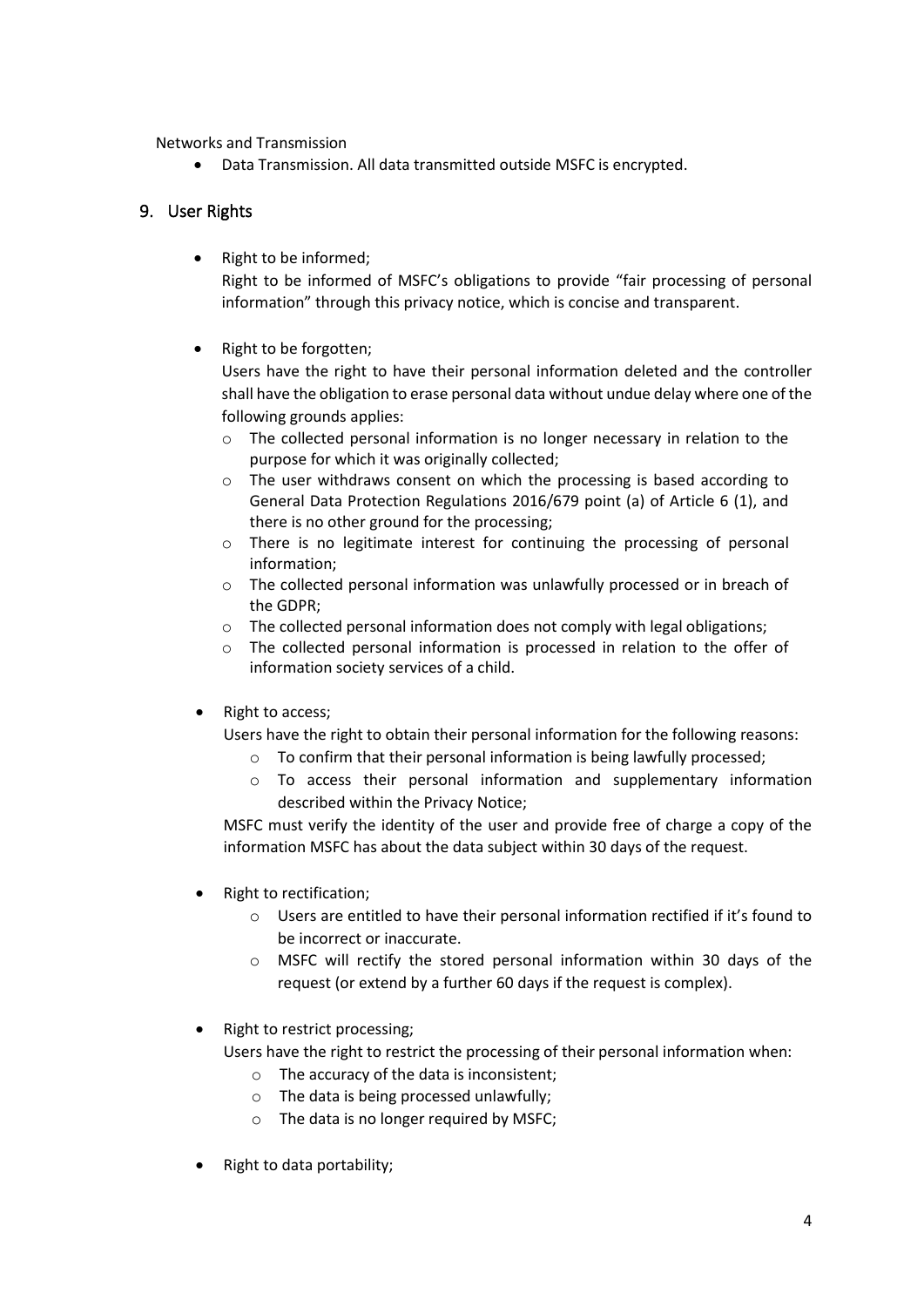Users have the right to request data portability when:

- o The personal information is provided to MSFC by the requesting user;
- o The processing of personal information is based on your consent;
- $\circ$  The processing of personal information is carried out through automated processes.

MSFC is required to:

- $\circ$  To copy, move and transfer the requested personal information through safe and secure measures;
- o To provide the requested information in a structured, commonly used and machine-readable form;
- $\circ$  To consider whether the requested personal information prejudices the rights of other users;
- $\circ$  To inform third parties of the user's request to restrict processing of personal information.

The user shall have the right to have personal data transmitted directly from one controller to another, where technically feasible and when doing so does not adversely affect the rights and freedoms of others.

• Right to object;

User may exercise their right to object, based on legitimate grounds related to the particular situation, to:

- o Processing of personal information based on legitimate interest;
- o Processing of personal information based on the performance of a task in the public interest/exercise of an official authority (including profiling);
- o Processing of personal information for purposes of scientific/historical research and statistics;
- Right to consent;
	- o Users have the right to give their consent prior to the processing of their personal information.
	- $\circ$  Data Controllers must not process personal information unless the user has agreed through a clear, affirmative and written consent.
	- o Data Controllers should not process sensitive information unless explicit consent has been obtained by the user.
	- o The user has the right to withdraw consent at any time.
- Rights related to automated-decision making including profiling; Users must be informed of any automated decision-making processes including profiling and their anticipated consequences.

User cannot exercise this right when the automated decision process:

- $\circ$  Is necessary for entering into or performance of a contract with the Data controller;
- o Is authorised by law;
- o Is based on explicit consent.